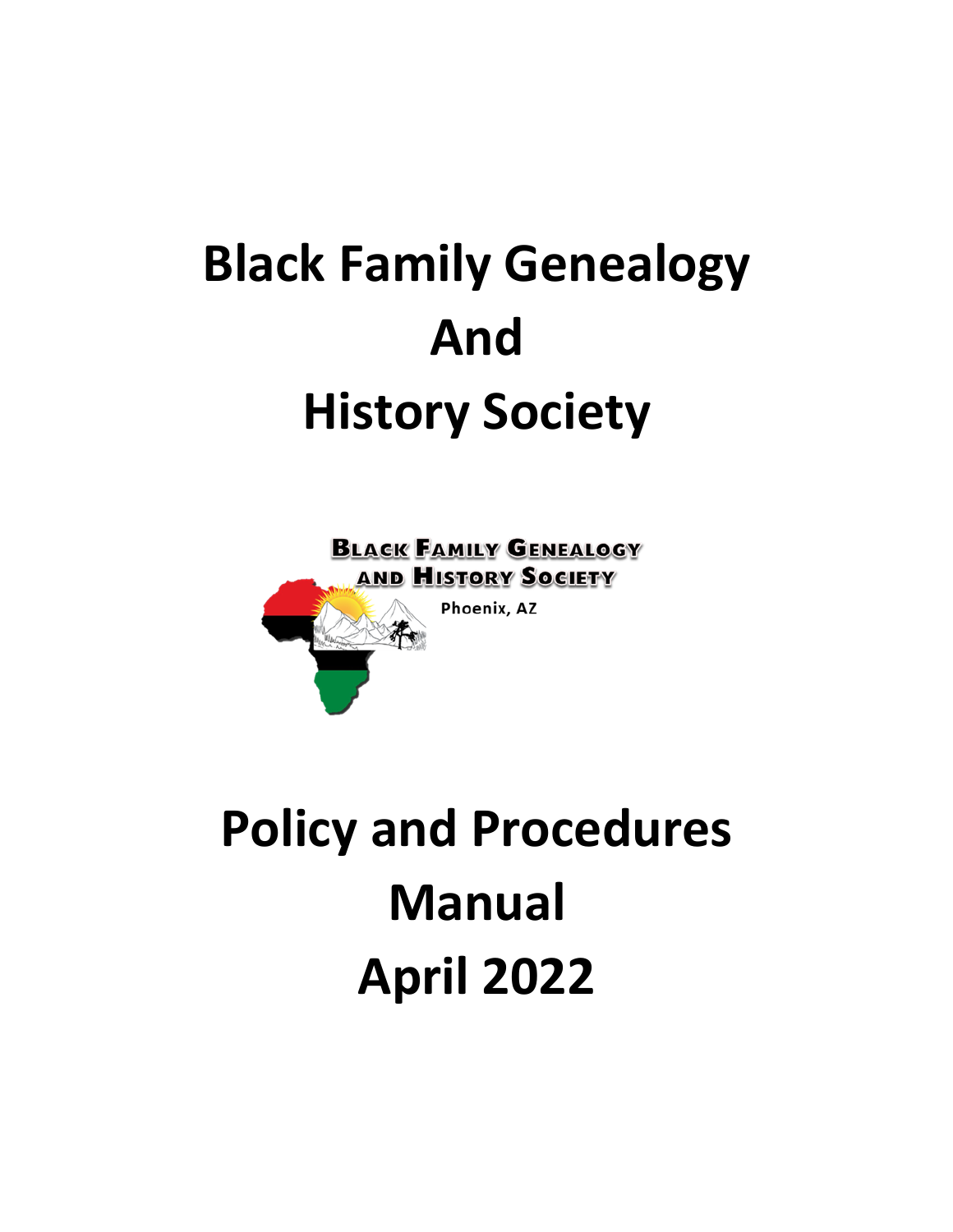### *Mission Statement*

*The Black Family Genealogy and History Society (BFGHS) was established to encourage and promote interest in family history and genealogy, particularly that of African Americans. BFGHS is an educational Society, which communicates ethical standards and scientific methods of conducting genealogical research. BFGHS provides guidance on how to archive and preserve documents and information.*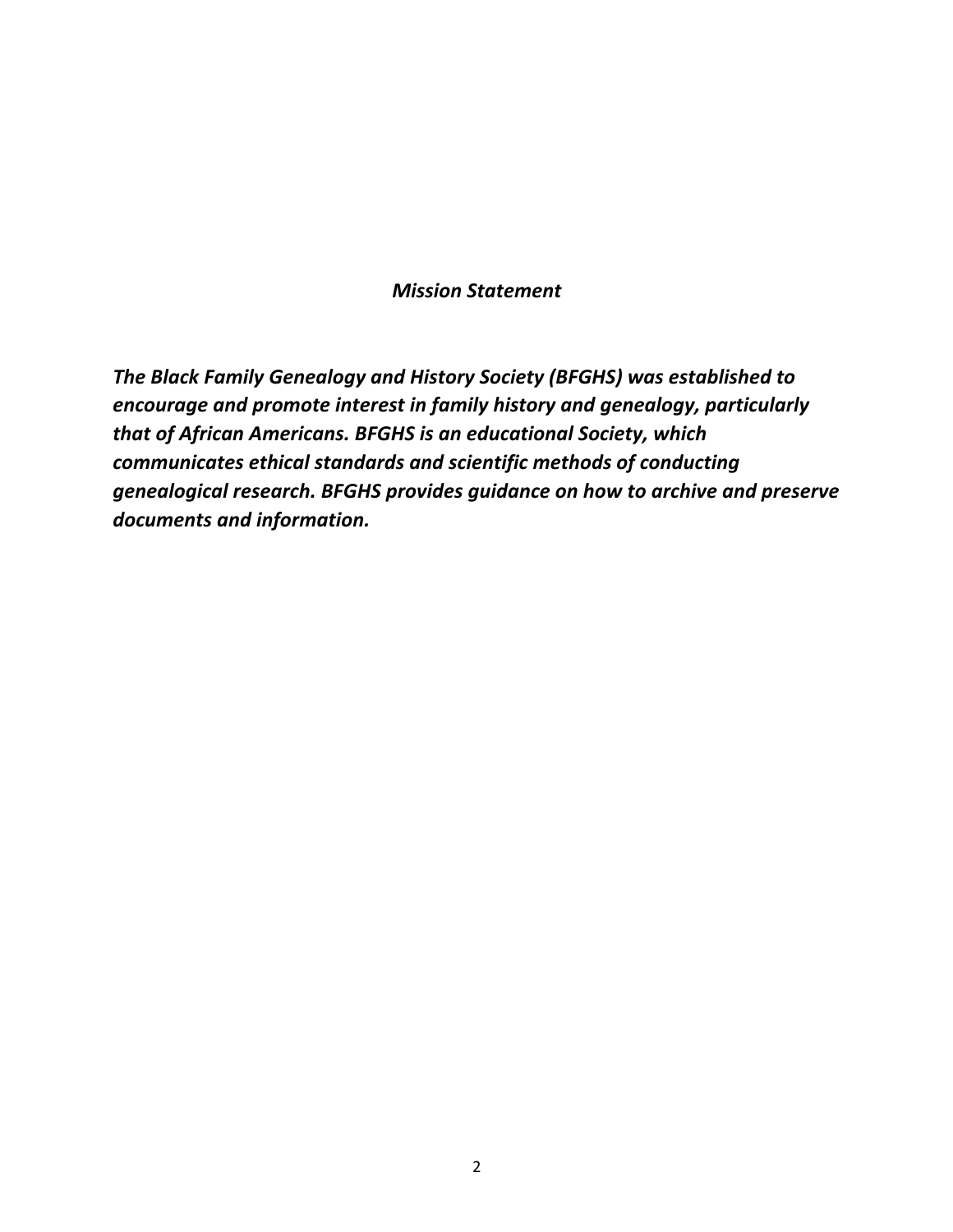# **Table of Contents**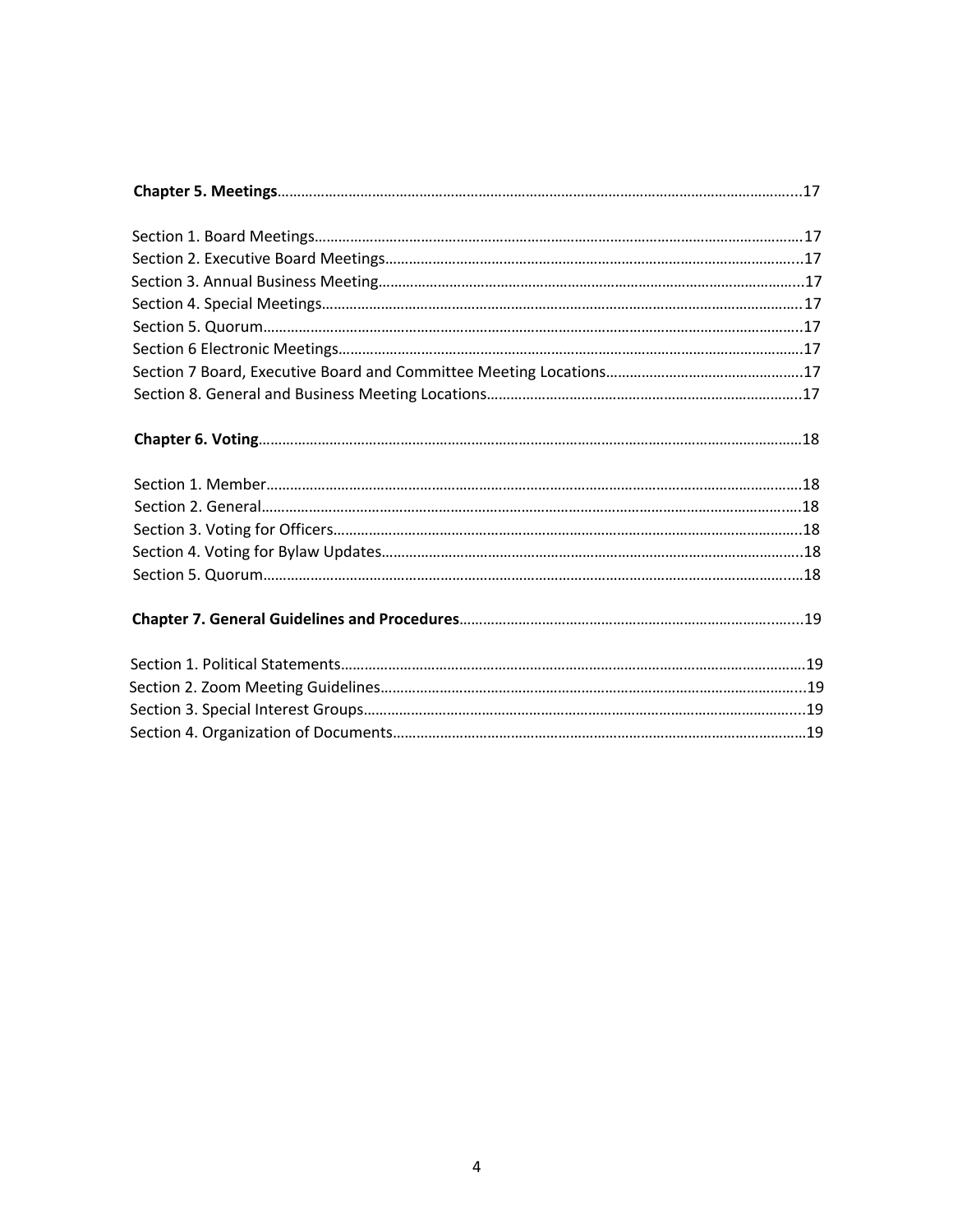## **Chapter 1. Board of Directors**

Section 1. There shall be a Board of Directors, herein after referred to as the Board. The Board shall consist of the following:

1). The Six (6) elected Officers of the Society, President, Vice President, Corresponding Secretary, Recording Secretary, Treasurer and Financial Secretary. This is the Executive Board. (Bylaws, Article IV, Section 1)

- 2). The Chairs of Standing Committees.
- 3). One delegate from each Chapter.
- 4). The Appointed Officers of the Society.

Section 2. Each member shall have one (1) vote for each motion at any of the Board meetings.

Section 3. A quorum of a Board/Executive Board meeting shall consist of the President, and two (2) additional members of the Executive Board. (Bylaws, Article V, Section 5)

Section 4. Per the current Bylaws the Board shall meet at least four times a year, unless the President calls for additional meetings. The Executive Board shall meet quarterly. Special Board meetings may be called as needed. (Bylaws, Article V, Section1, 2, 4)

Section 5. Copies of all Board meeting minutes shall be made available to all members of the Society. (Available on the Society website)

Section 6.Only members in good standing (paid membership dues for the current year), who have been members of BFGHS for at least one year may be nominated as an officer. The officers shall be elected to serve a term of two years. No individual member or officer may serve more than two (2) consecutive terms for the same office. (Bylaws, Article IV, Section 4)

Section 7. The Board, by majority vote may change, amend, or repeal any standing rule that is not stated in the Bylaws.

Section 8. Approve any communication issued on behalf of BFGHS.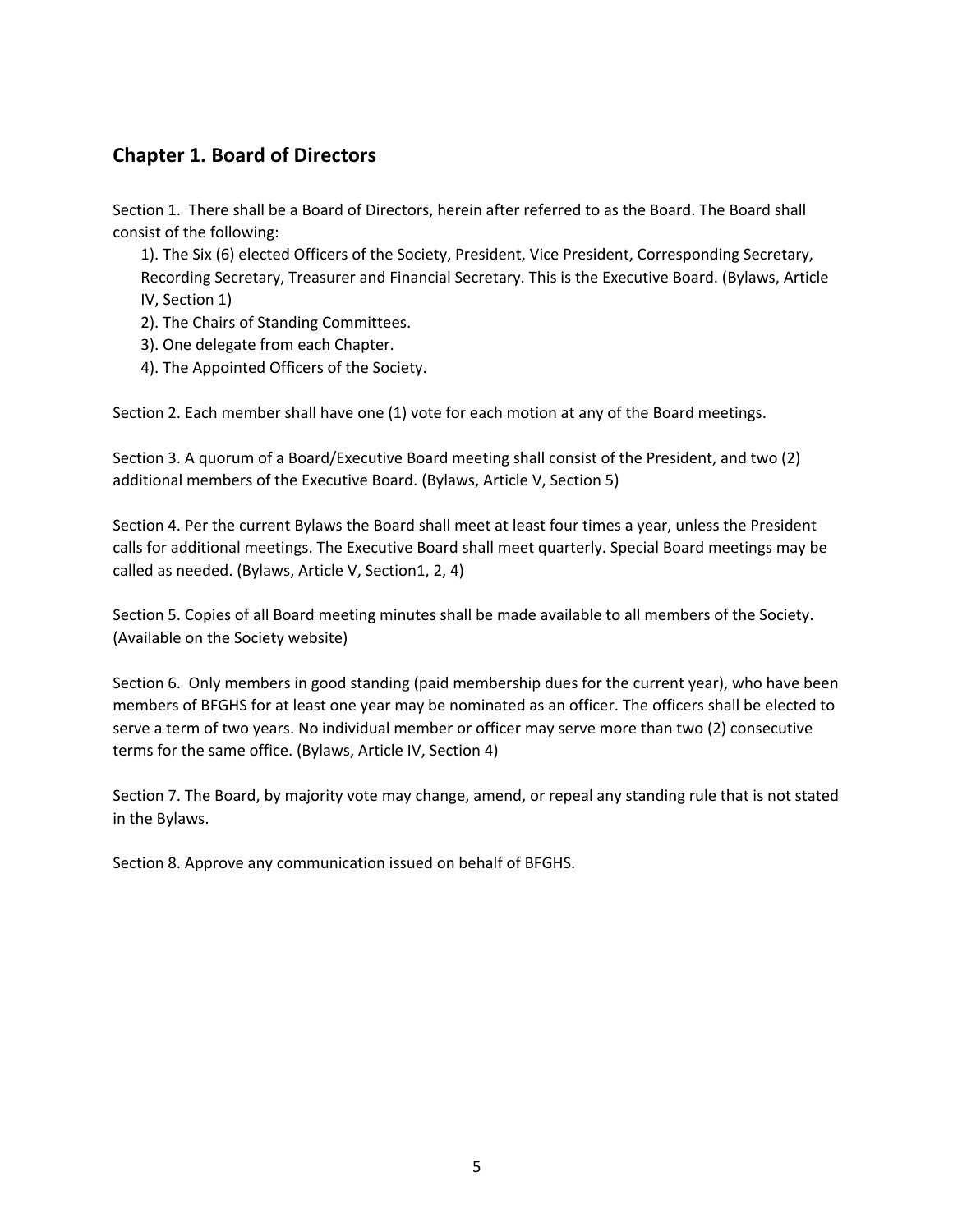# **Chapter 2. Officer Responsibilities**

#### **Section 1. President.**

The President shall:

1). Become the official representative of the Society.

2). Prepare an agenda and preside over all meetings of the Society and the Board. Determine if a quorum exists prior to calling the meeting to order. (Bylaws, Article V, Section 5)

3). Become the administrator in addition to, one of three signatories on the bank accounts of the Society.

4). Become responsible for notifying the Board and membership of Board meeting dates, times and locations. (Bylaws, Article V, Section 1)

5). Serve as an ex-officio member of all committees, except the Nominating Committee and the Audit Committee. (Article VI, Section 7,8)

6). Have the authority to appoint committee chairpersons and create such committees to conduct the business of the Society. (Bylaws, Section VI, Section 1)

7). Carry out the duties of the signatory on the accounts of the Society, when either the Treasurer or Vice President are unable to do so.

8). With the approval of the Executive Board, shall appoint and/or fill any elected Officer vacancies occurring within their administration.

9). Shall fill all Appointed Officer positions as needed, along with any vacant Committee Chairperson positions.

10). Must be familiar with the current edition of Robert's Rules of Order and the governing documents of the Society. (Bring copy to each meeting, RROO, page 450, line 30-35)

11). Ensure that the Internal Revenue Service form 990 or 990N is filed timely each year for the Society. (Prior to any deadlines for our Society, whatever that date may be each year)

12). Ensure that the Arizona Corporation Commission Report is filed timely each year for the Society. (Prior to any deadlines for our Society, whatever that date may be each year)

13). Have the authority to suspend from duty any elected or appointed officer who has missed three consecutive Board meetings unexcused.

14). Approve any communication issued on behalf of BFGHS.

15. Attend all Board meetings or delegate a replacement to attend in your absence.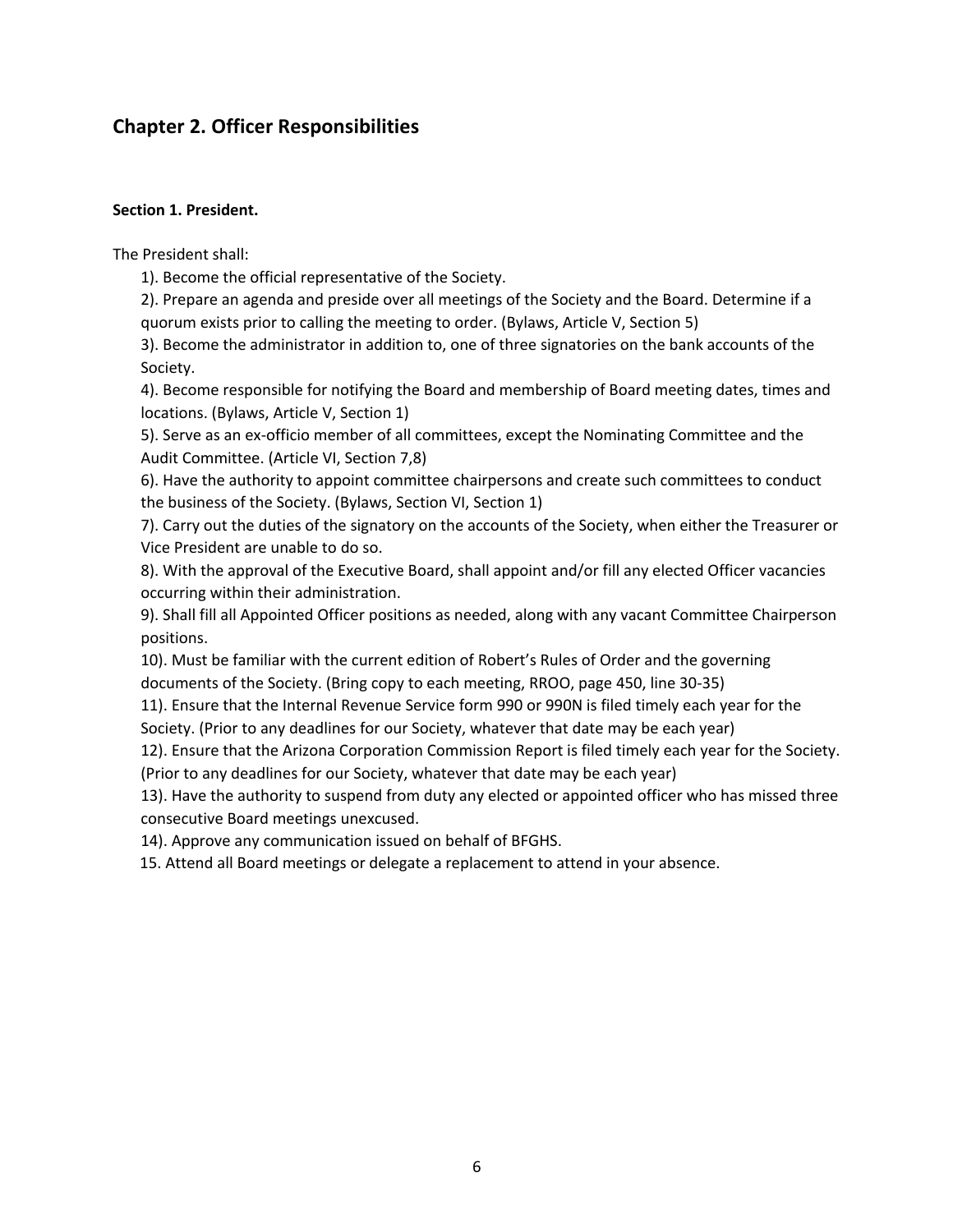#### **Section 2. Vice President.**

The Vice President shall:

- 1). Become one of three signatories on the bank accounts of the Society.
- 2). In the absence and/or vacancy of the President, perform the necessary duties of the President.
- 3). Serve as the Chairperson of the Membership Committee.
- 4). Serve on the Budget and Finance Committee.

5). Prepare and distribute a current membership roster to the members by the second business meeting of each year.

- 6). Prepare the Society's Surname list for the website. (Members only section)
- 7). Will notify members who are not in "good standing" (delinquent) financially.
- 8). Attend all Board meetings or delegate a replacement to attend in your absence.

#### **Section 3. Treasurer.**

The Treasurer shall:

- 1). Become one of three signatories on the bank accounts of the Society.
- 2). Receive all funds, collected from members, and received by the Financial Secretary.
- 3). Deposit all funds in the appropriate accounts of the Society.
- 4). Become responsible for disbursement of all funds belonging to the Society.

5). Have custody of any bank cards or devices linked to bank accounts of the Society. (Set alerts for notifications to the President)

6). Ensure the bid process is used when making purchases or securing vendors for work done on behalf of the Society.

7). Along with the Financial Secretary, prepare a written report documenting the financial standing of the Society. (Monthly)

8). Oversee and prepare annually (with the President), the renewal of documents related to the incorporation and 501c3 status of the Society. (990N, Arizona Corporation Commission Report, etc.)

9). Become responsible for the renewal of the post office box. (Annually)

10). Chairperson of the Budget and Finance Committee.

11). Shall follow the guidelines in the BFGHS financial handbook.

12). Attend all Board meetings or delegate a replacement to attend in your absence.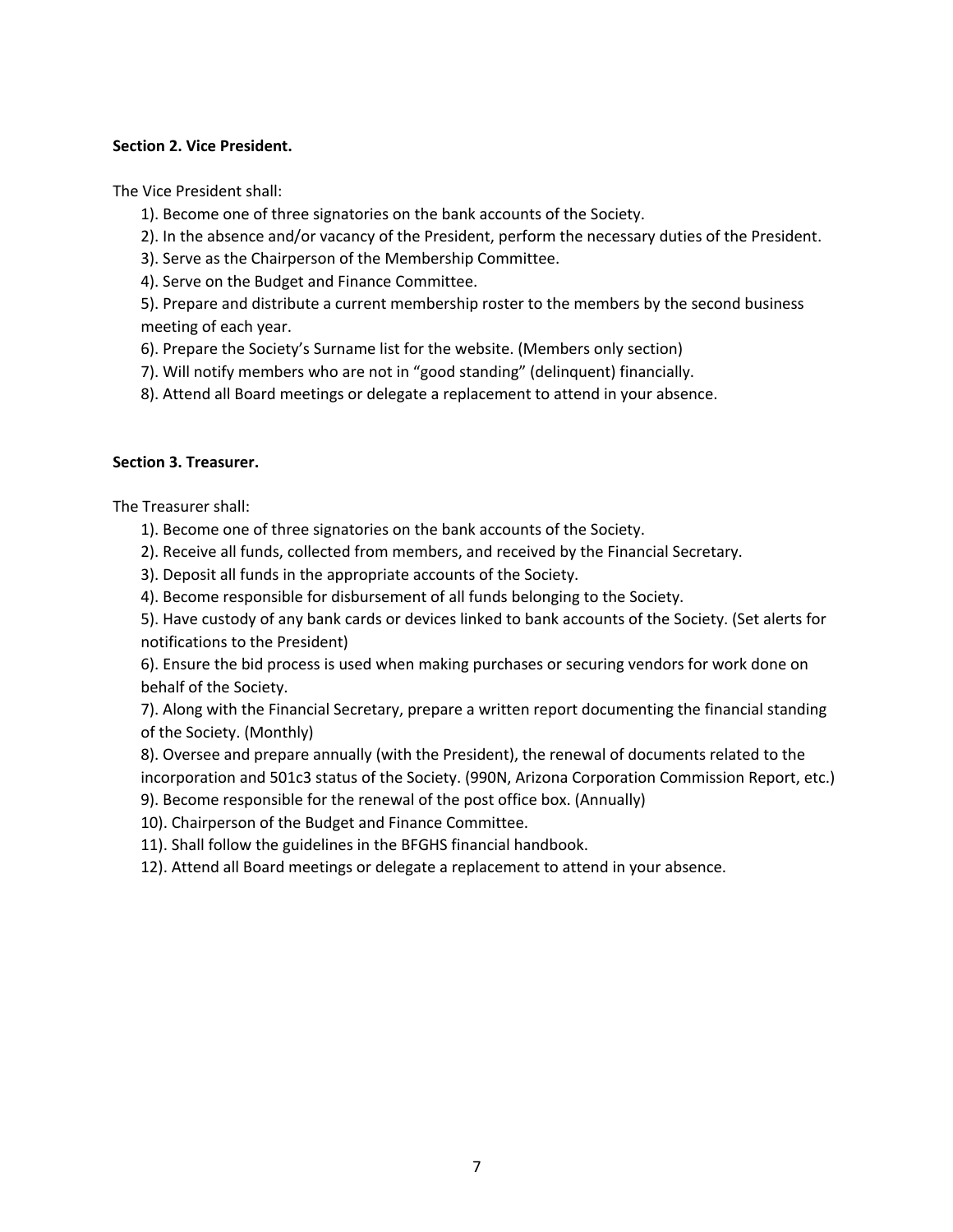#### **Section 4. Financial Secretary.**

The Financial Secretary shall:

1). Receive all monies from members and, upon receipt, forward said monies to the Treasurer for deposit, within a week.

2). Provide all members with a receipt detailing the date, amount and purpose of his/her financial transaction.

3). Keep financial records of all monies received from members.

4). Along with the Treasurer, shall prepare a written report of receipts and expenses for said period at each Board and business meeting. Any outstanding obligations not met by members should also be included in the report.

5). Serve as a member of the Budget and Finance Committee.

6). Attend all Board meetings or delegate a replacement to attend in your absence.

#### **Section 5. Corresponding Secretary.**

The Corresponding Secretary shall:

1). Manage all correspondence of the Society as needed.

2). Post the minutes from business and Board meetings of the Society in the Member's only section of the website.

3). Distribute reports from the committees of the Society to the general membership, when applicable.

4). May need to assist the Editor in distributing communications to the membership. (Newsletters, etc., when applicable.)

5). At the direction of the President, notify the membership of regular business, special, and Board meeting dates, locations, and times. (via email or posting on the Society's website)

6). Ensure that the PO Box is checked.

7). Attend all Board meetings or delegate a replacement to attend in your absence.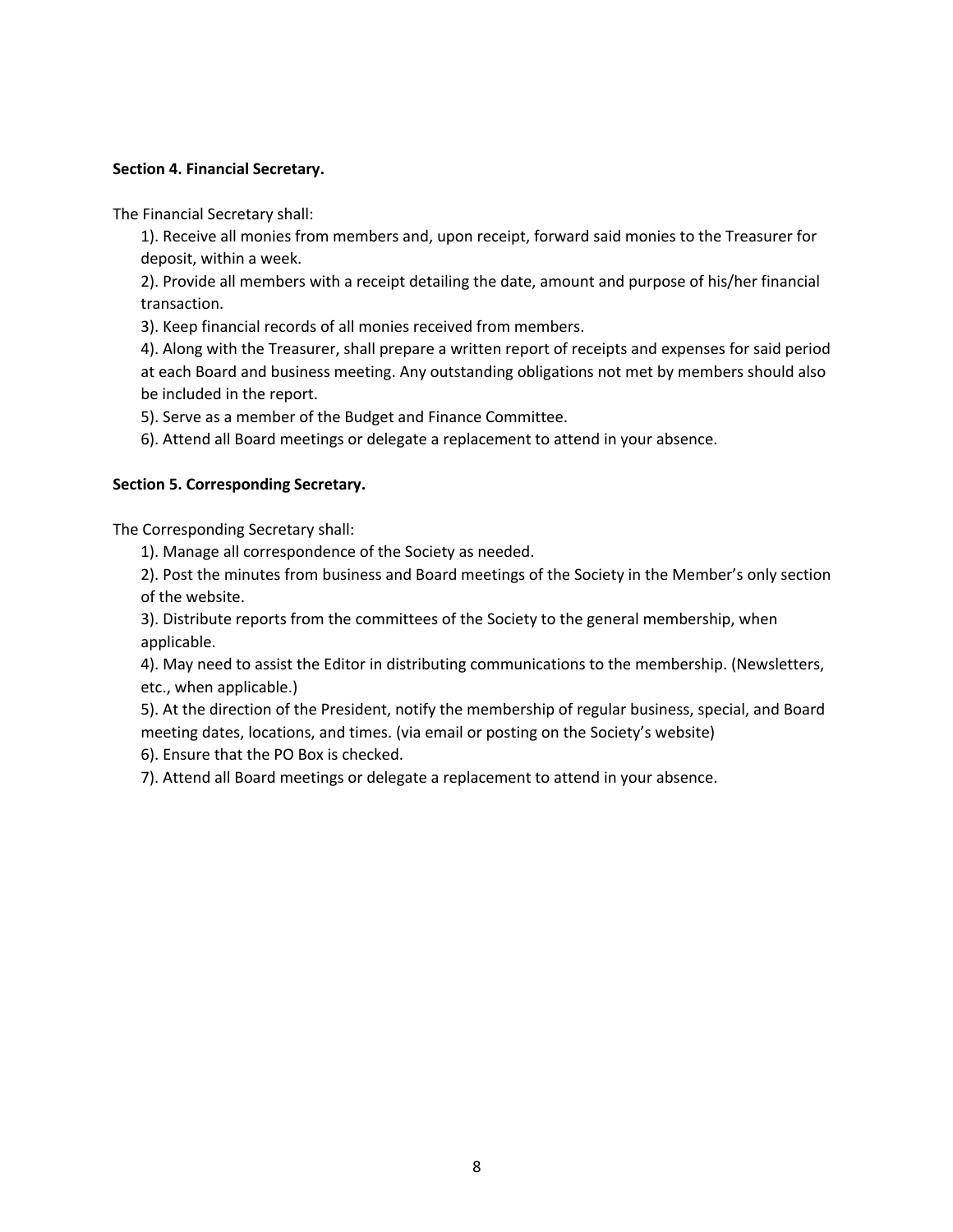#### **Section 6. Recording Secretary.**

The Recording Secretary shall:

1). Keep the minutes of all Society and Board meetings. Sign and date approved minutes.

2). Archive these minutes and any other Society documents/records for two years. After the twoyear period, these records shall be turned over to the President of the Society in compliance with retention of a record keeping system.

3). Become responsible for ensuring the minutes of all Society and Board meetings are distributed in any format with is currently in use.

4). Forward completed/published minutes to the Corresponding Secretary for distribution to the membership.

5). Become responsible for taking attendance at all Business and Board meetings.

6). Forward a copy of the attendance report to the Board and the Membership Committee after each business meeting, within one week.

7). Attend all Board meetings or delegate a replacement to attend in your absence.

#### **Section 7. Appointed Officers.**

**Editor.** (Position as needed)

The Editor shall:

1). Serve on the Board, when the Editor is a paid member of BFGHS.

2). Provide recommendations/plans related to media/Public Relations (PR) to the Board. The

President and Board should approve any communication that is issued on behalf of BFGHS.

3). Write articles and publish a newsletter for the Society.

4). Ensure photos are taken at all society events and coordinate the publishing of the photos on the website, in the newsletter and when applicable on the Society's social media platforms.

6). Serve as a member of the Program Committee.

#### **Parliamentarian.** (Position as needed)

The Parliamentarian shall:

1). Serve on the Board.

2). Serve as a co-chairperson of the Bylaws Committee.

3). Serve as an ex-officio member of the Nominating Committee.

4). Ensure that all business meetings of the Society follow the guidelines outlined in the governing documents of the Society and Robert's Rules of Order. (Current edition)

5). Assist the President, or presiding officer/members of the Board and membership in how to conduct the business of the Society according to proper parliamentary procedures.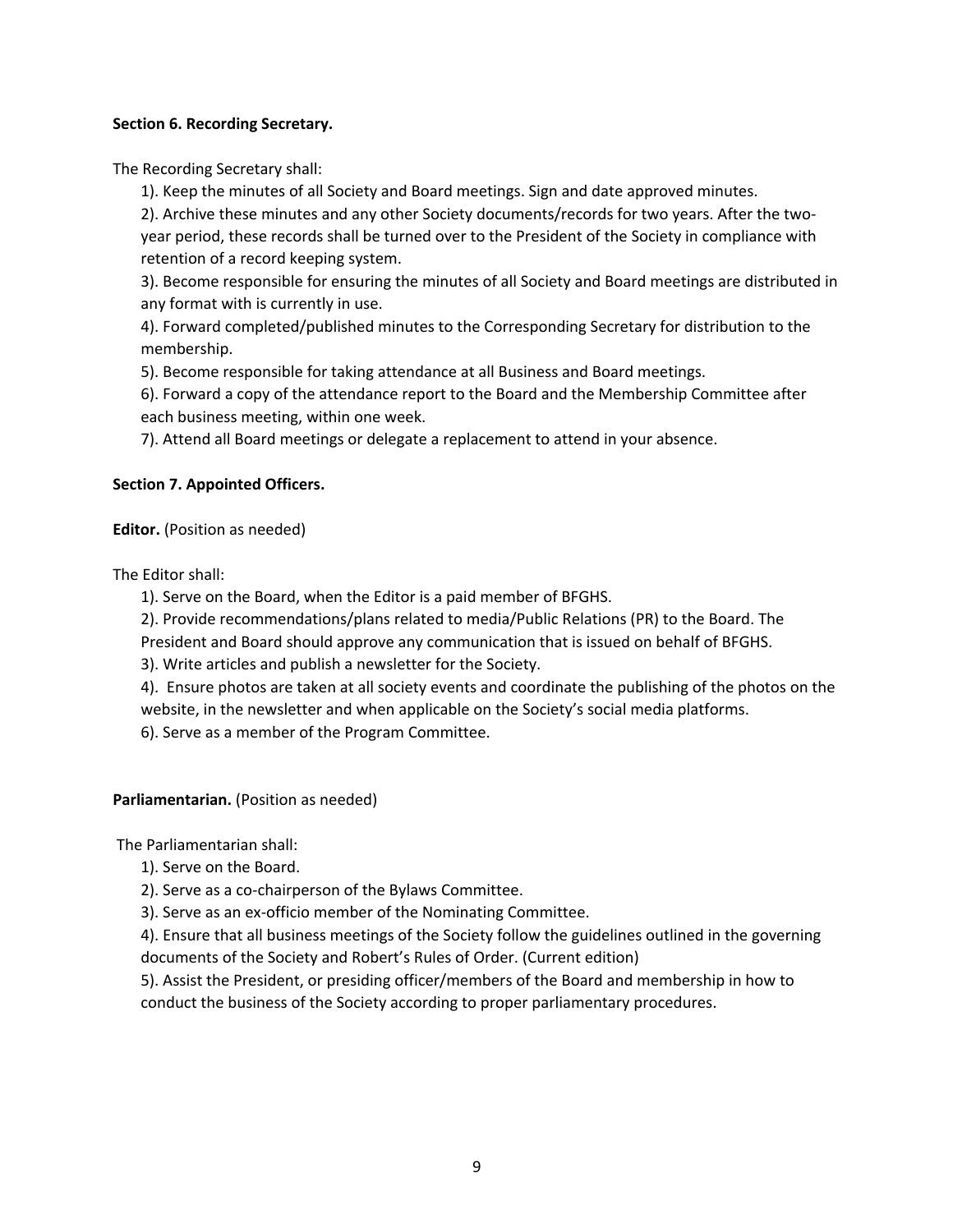## **Chapter 3. Committees**

**Section 1.** Standing Committees. BFGHS shall maintain the following standing committees along with their responsibilities as stated in the Policy and Procedures manual. The President shall announce the committee chairperson for each standing committee at the beginning of each year. (Article VI, Section 1)

#### **STANDING COMMITTEES:**

**Section 2.** Membership Committee. The Membership Committee shall maintain the society's membership records and the status of the membership. The Vice President is a member of this committee and shall submit a report at each Board meeting. The Membership Committee shall consist of the Vice President and at least two (2) additional members. (Article VI, Section 2)

The committee shall assist the Vice President in the following:

- 1). Address issues that impact the membership.
- 2). Recruit members for committees.
- 3). Introduce new members to the Society at any time of the year.
- 4). Be available to staff tables for recruitment at community events.

**Section 3.** Budget and Finance Committee. The Budget and Finance Committee shall prepare the annual budget for the Board's approval. They shall oversee and implement the Society's financial policies and procedures. The Financial Secretary is a member of this committee and shall submit a report at each Board meeting. The Budget and Finance Committee shall consist of the Financial Secretary, the Treasurer, and at least one (1) additional member. (Article VI, Section 3)

**Section 4.** Editor/Program Committee. When the Society appoints an Editor for any calendar year who is a paid member of the Society, they become a member of the Program Committee. Although these are different titles with different duties, it is important to keep the communication open between both positions to ensure a smooth-running yearly schedule and newsletter. The Editor/Program Committee shall schedule all BFGHS activities for the master calendar. The Program Committee shall publish a quarterly newsletter. The chairperson from the Program Committee shall submit a report at each Board meeting. The Program Committee shall consist of a chairperson, and at least two (2) additional members. (Article VI, Section 4)

This committee shall:

1). Participate in researching locations that are best suited for business meetings, research purposes and speaker presentations.

2). Work with the Executive Board in putting together an annual calendar of events for the Society. This should include business meetings, Board meetings, research opportunities, and speakers.

3). Work with the Webmaster/Social Media/Information and Technology Committee to ensure the calendar of events is available for the members/public on the various social media sites.

4). Will make recommendations to the Board regarding events that may take place throughout the year.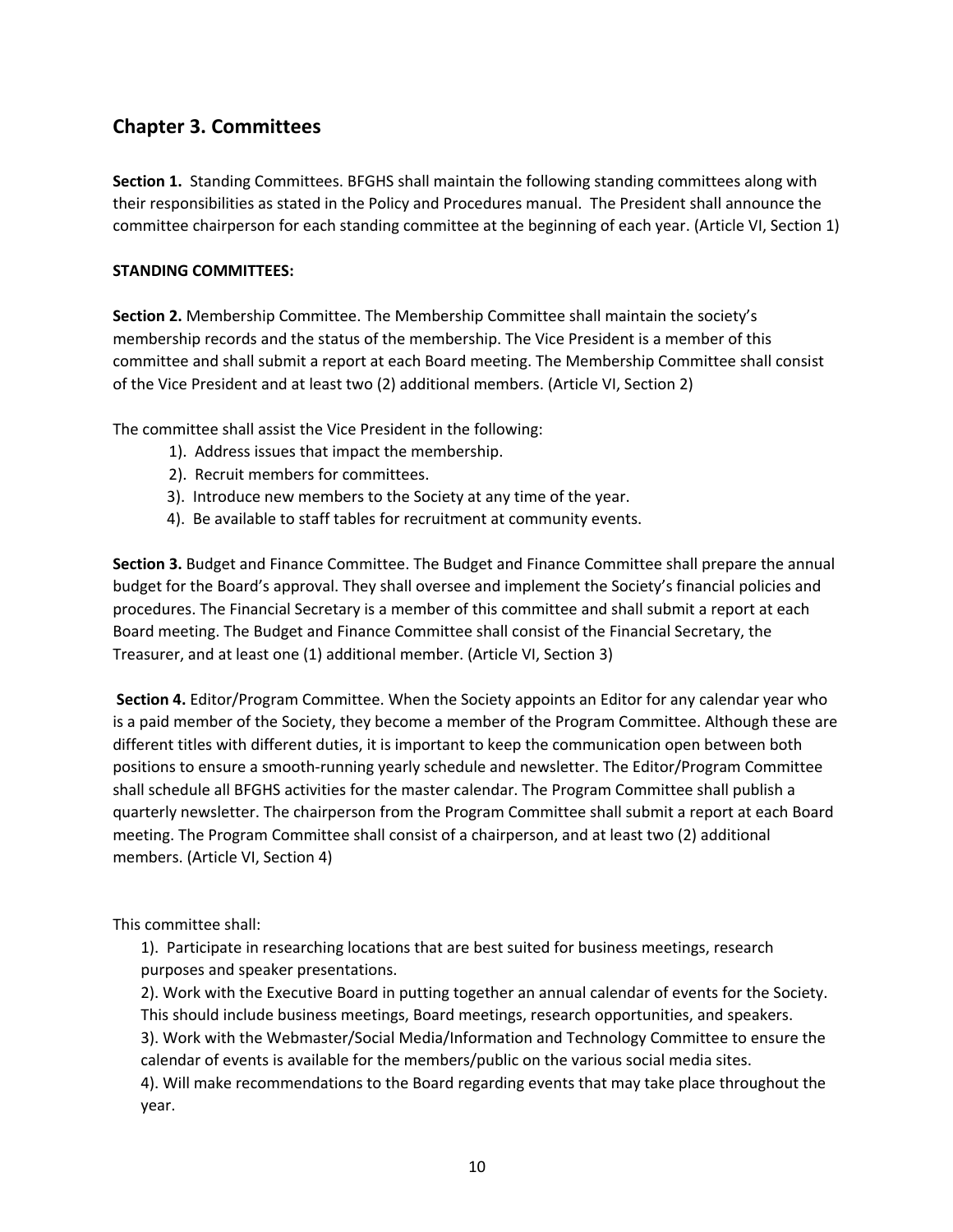5). Along with the Budget and Finance Committee and Membership Committee, the Program committee shall handle special projects through completion.

6). The Program Committee chairperson will submit to the Treasurer a request for the honorarium to speakers/presenters who are not members of BFGHS.

**Section 5.** Webmaster/Social Media/Information and Technology Committee. When the Society has a Webmaster, who is a paid member of the Society, they become a member of this Committee. Although there are separate duties for each of these three titles, it is important that all members of these committees work together for a smooth operating technical system. The Webmaster/Social Media/Information and Technology Committee (IT) shall maintain the BFGHS website. The IT committee shall oversee the social media entities for the society. The IT committee chairperson shall submit a report at each Board meeting. The IT committee shall consist of a chairperson, and at least two (2) additional members. (Article VI, Section 5)

This Committee shall:

1). Develop a process for updating/monitoring the social media postings and website pages of the Society on a regular basis.

2). Ensure that members have access to the social media and website pages of the Society.

3). Ensure the website is user-friendly.

4). Address issues (operational or otherwise) of the website and social media entities.

5). Obtain Board approval regarding information on the website which is for the "public "and "for members" only.

6). Assist the Editor in developing pamphlets, publications and advertisements that highlight the Society's public image and legal responsibilities.

7). Create an email address for BFGHS, which gives the Society the ability to monitor/approve all social media postings for Facebook,, Instagram, snapchat, twitter, and any other social media platforms.

8). Become the administrators on the BFGHS social media email addresses.

9). Shall ensure that the social media sites for BFGHS are void of the following: 1) inappropriate photos,

2) sexual content, 3) politically charged and any political party related material, 4) solicitation, 5) gossip, 6) personal attacks, 7) offensive jokes, 8) member's personal information, 9) password sharing, 10) Any material that would be detrimental to BFGHS, the organization, and negatively affect our 501c3 status, or that would not comply with BFGHS core mission and goals.

10). Any and all questionable postings must be approved in writing by the BFGHS President, or BFGHS Executive Board prior to posting.

11). Shall oversee the website and social media entities for BFGHS. The committee shall be the only entity of the BFGHS to research and obtain permission for publishing and/or posting articles,

documents, media and other items subject to copyright protection. Requests for items to be posted to the BFGHS website and/or social media sites shall be submitted to the (IT) Committee for research prior to publishing. (Example: Ensuring proper source citations)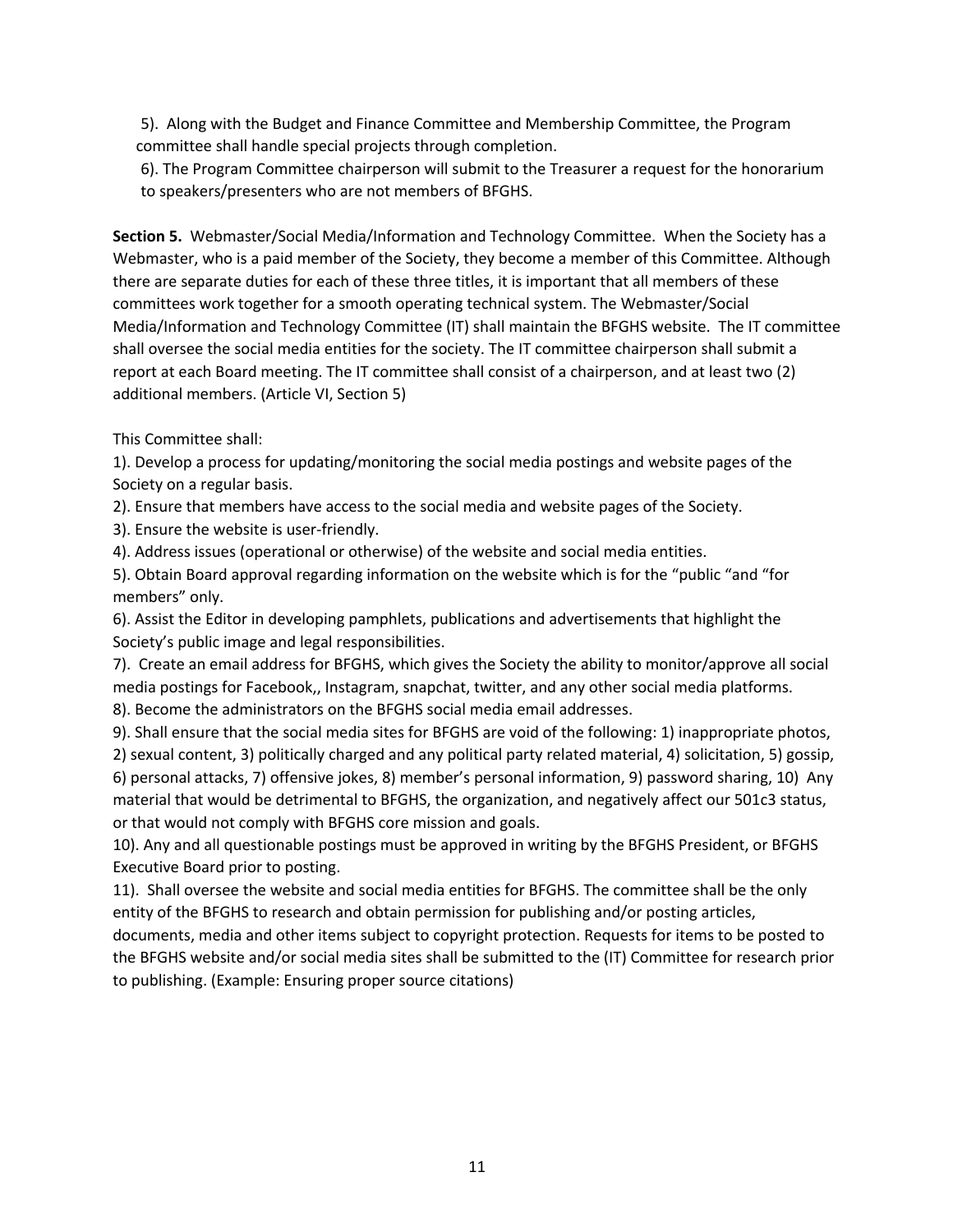#### **With or without an appointed Webmaster the following shall apply:**

- A. Monitor the website for unauthorized posts.
- B. Any advertising on the BFGHS website not approved by the Board is prohibited.
- C. Displaying other society websites with an application link on the BFGHS website is prohibited. Links to other societies will be listed together on a separate webpage.
- D. Affiliate accounts connected to BFGHS must be approved by the Board. There must be a signed contract with the affiliate company, along with the percentage BFGHS receives as a 501c3.
- E. Ensure the Webmaster has the ability to articulate what products are necessary for the Society's website to run smoothly.
- F. Ensure that the Webmaster uses the bid procedure when seeking a web host.
- G. Ensure that the Webmaster submits a contract, to the Board, that has been provided by the selected web entity. The signatories have two weeks to sign and return the contract to the web entity.
- H. Ensure that the Webmaster has Board approval in decisions regarding information displayed on the Society's website.
- I. Ensure that the Webmaster has the ability and knowledge to revise information on the website, in a timeframe indicated by the BFGHS President and/or the Board.
- J. Ensure that the website has "public "and "members only "pages with membership email addresses displayed on the "members only" page.
- K. Ensure that the website has a user-friendly login page for members.
- L. Members may submit recommendations, for website content, to the webmaster.
- M. The website shall be updated monthly or as directed by the Board.

#### **The IT committee will perform the following duties for the Society when a virtual platform (Zoom) is used for business meetings.**

- A. Create a registration form for the Zoom business meeting.
- B. Schedule the meeting dates in Zoom for the business meeting.
- C. Ensure there is a Host and Co-host at the business meeting.
- D. Host the DNA Special Interest Group.
- E. Set up Break-out rooms for the business meeting.
- F. Send out a reminder to registered guests, the Zoom link for the business meeting Friday Afternoon-early Saturday morning prior to the meeting.
- G. Set up polls survey for the presenter, along with any additional polls.
- H. Download the meeting registrations and put members into their appropriate Break-out rooms prior to the meeting.
- I. Download the poll information and send the information to the Program Committee.
- J. After the meeting, upload the recording, chat, registration, and video into the BFGHS Dropbox folder.
- K. Receive presenter information from the Program Committee to create the flyer for the slide presentation and input their email in Google to include them in the invite emailing.
- L. Open the business meeting 20 minutes ahead.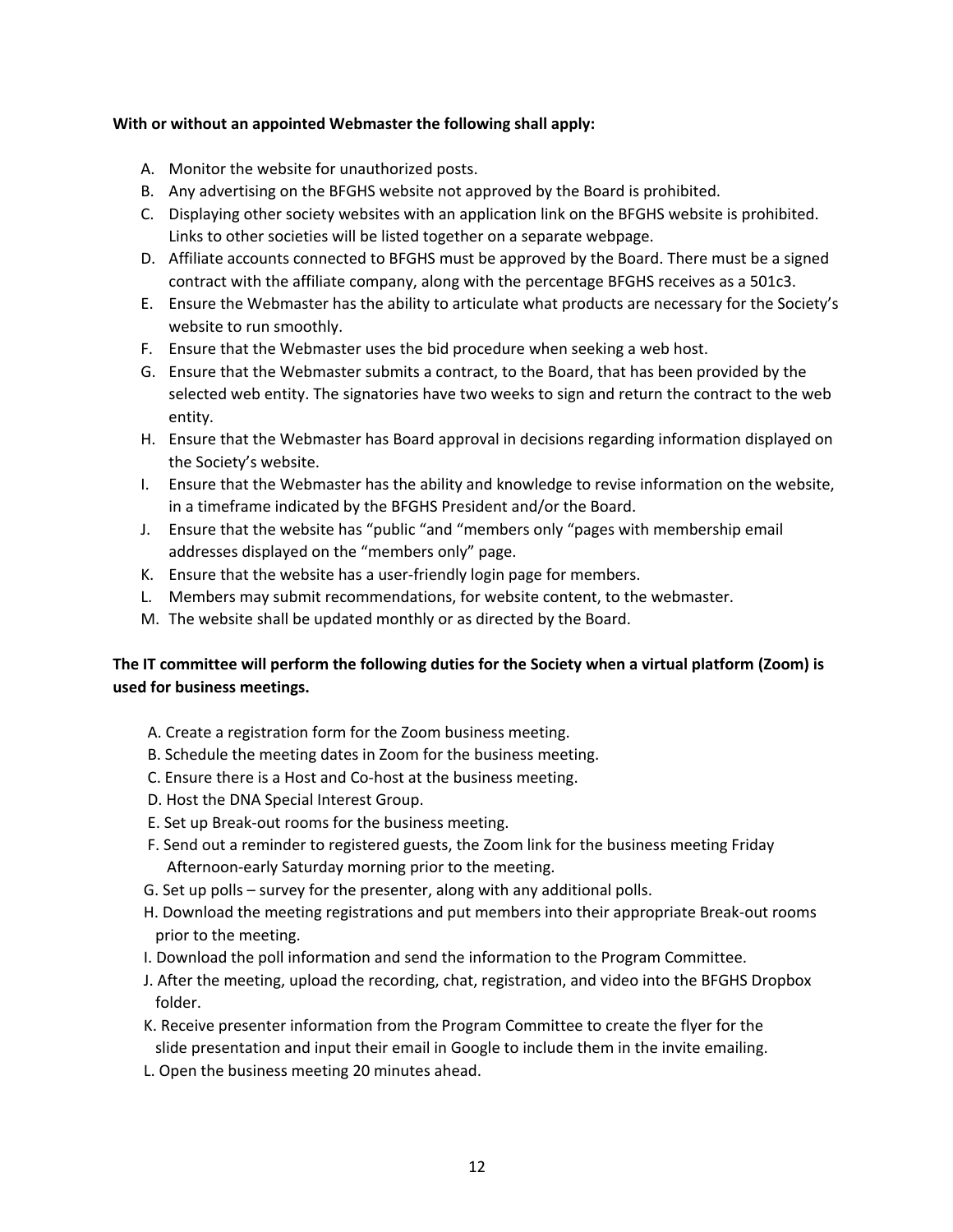- M. Allow guests into the meeting, manage the meeting space (muting, helping people get into the meeting, putting items in the chat, gathering questions from the chat and asking the presenter)
- N. Editing the slide deck.

**Section 6.** Bylaws Committee. The Bylaws Committee will review and provide recommendations of revisions/changes to the Bylaws, Financial Handbook, and Policy and Procedures Manual of the Society. A draft of the proposed revisions/changes to the governing documents when applicable will be emailed to the membership at least 28 days prior to a vote on said revisions/changes. The Chairperson and committee will work with the Corresponding Secretary to ensure the approved revisions and/or changes related to the governing documents are emailed to the membership. as well as the webmaster to upload onto the website. The committee chairperson shall submit a report at each Board meeting. The Bylaws committee shall consist of a chairperson, and at least two (2) additional members. (Article VI, Section 6)

#### **SPECIAL COMMITTEES:**

**Section 7.** Audit Committee. (Special Committee) Once a year the Audit Committee shall review the accounts of the Treasurer, as stated in the BFGHS' financial handbook. The report shall be prepared to present to the membership at the November Annual Business meeting. The committee shall consist of three (3) members appointed by the President who do not hold the position of Treasurer or Financial Secretary. The president and Vice President are not members of this committee. (Article VI, Section 7)

**Section 8.** Nominating Committee. (Special Committee) The President shall appoint the chairperson of the Nominating Committee at the first Board meeting of the year. After the chairperson is appointed, the first duty of the chairperson is to select members for the committee. The Nominating Committee shall oversee the election of officers. The Nominating Committee should not have fewer than (4) four members. When applicable, the Nominating Committee shall have one member from each Chapter. The Nominating Committee shall perform their duties only during election years of the executive board. The President is **not ex-officio** of this committee. The President may not become a member of this committee. (Article VI, Section 8)

- 1) When the Board has approved the President's appointment of Nominating chairperson, the President of BFGHS will present the Nominating Committee Chairperson to the membership at the next available monthly meeting for approval (vote) by the membership. (28 day due notice)
- 2) The Nominating Committee Chairperson is now responsible for assembling the committee members, which consists of no less than four (4) members total. (Chairperson plus at least three members in good standing)
- 3) The Nominating Committee is responsible for holding committee meetings, interviews of potential candidates, posting requests for filling open Board positions using existing BFGHS websites, newsletters and if applicable approved social media sites.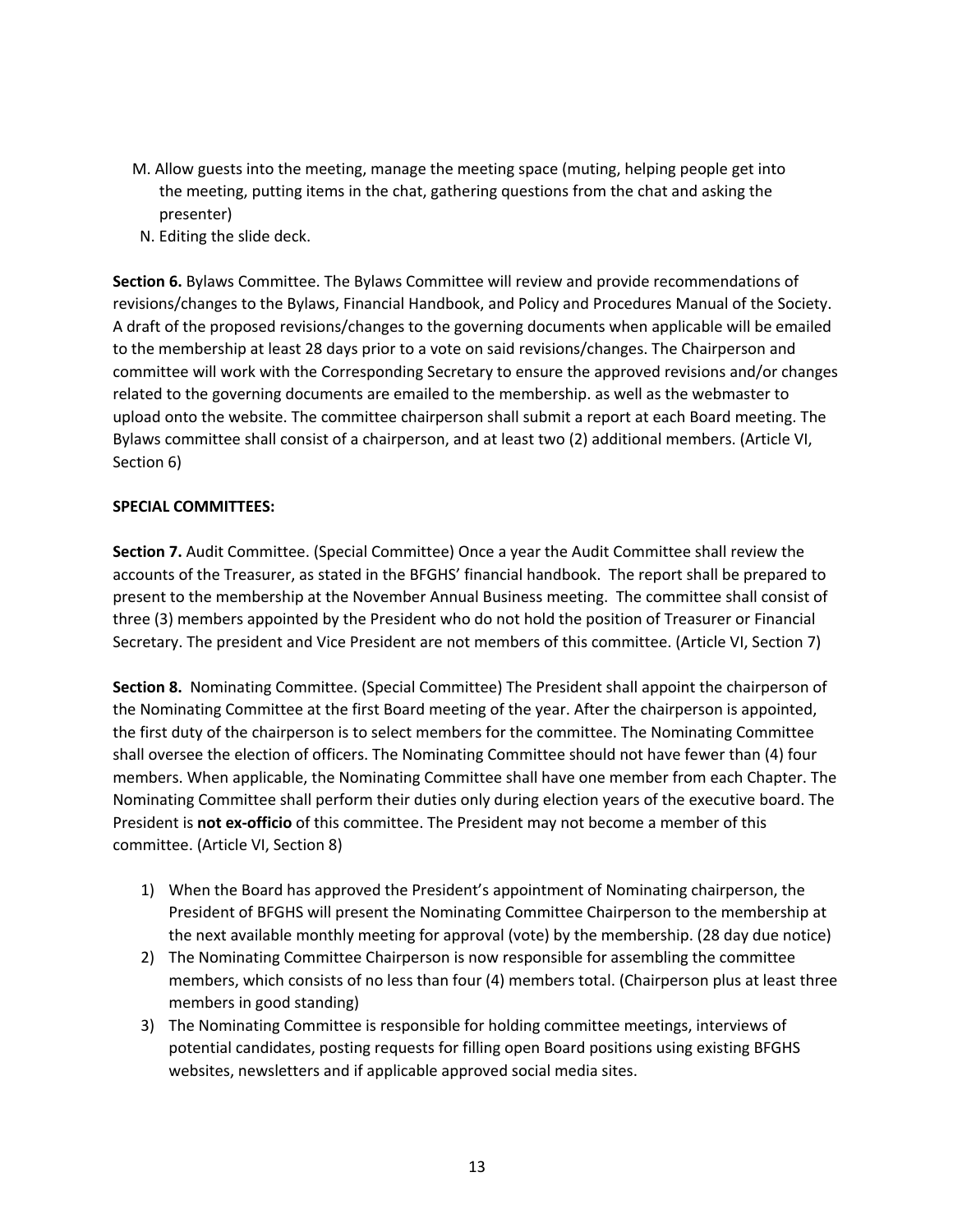- 4) Correspondence, information and candidate interviews are confidential, and should not be shared or discussed with anyone outside of the Nominating Committee. Article IV, Section 4 of the Bylaws states: *"Only members in good standing (paid membership dues for the current year), who have been members of BFGHS for at least one year may be nominated as an officer." For further clarification each candidate nominated must be a Society member for at least one year prior to their nomination date. (A member since September of the prior year)*
- 5) The term of office for the Nominating Committee shall be one year or if less than a year, in the calendar year in which the election is held.
- 6) If the chair of the Nominating Committee becomes vacant, a committee member shall notify the President and select from the committee members the new chairperson.
- 7) There shall be at least one nominee for each of the Society's offices to be filled.
- 8) The ballot shall include spaces for write-in candidates.
- 9) Nominations may be made from the floor by any member in good standing at the November Business meeting.
- 10) The list of nominees for elected Officer positions shall be announced at the September general meeting.
- 11) The Nominating Committee shall submit a short biography for each candidate to the membership at the September general meeting. The short biography will be added to the website in the members only section until the election of Officers in November.
- 12) Ballots will be handed out and submitted in person at the Annual November Business meeting.
- 13) Ballots shall be collected and counted at the Annual November Business meeting. The results of the election will be given to the President and Recording Secretary, who will communicate the results of the election to the membership.
- 14) In the event that BFGHS is using a virtual format for monthly/business meetings, as a guide to maintain parliamentary procedures, the current edition of Robert's Rule of Order will be used to maintain order for any procedure not stated above.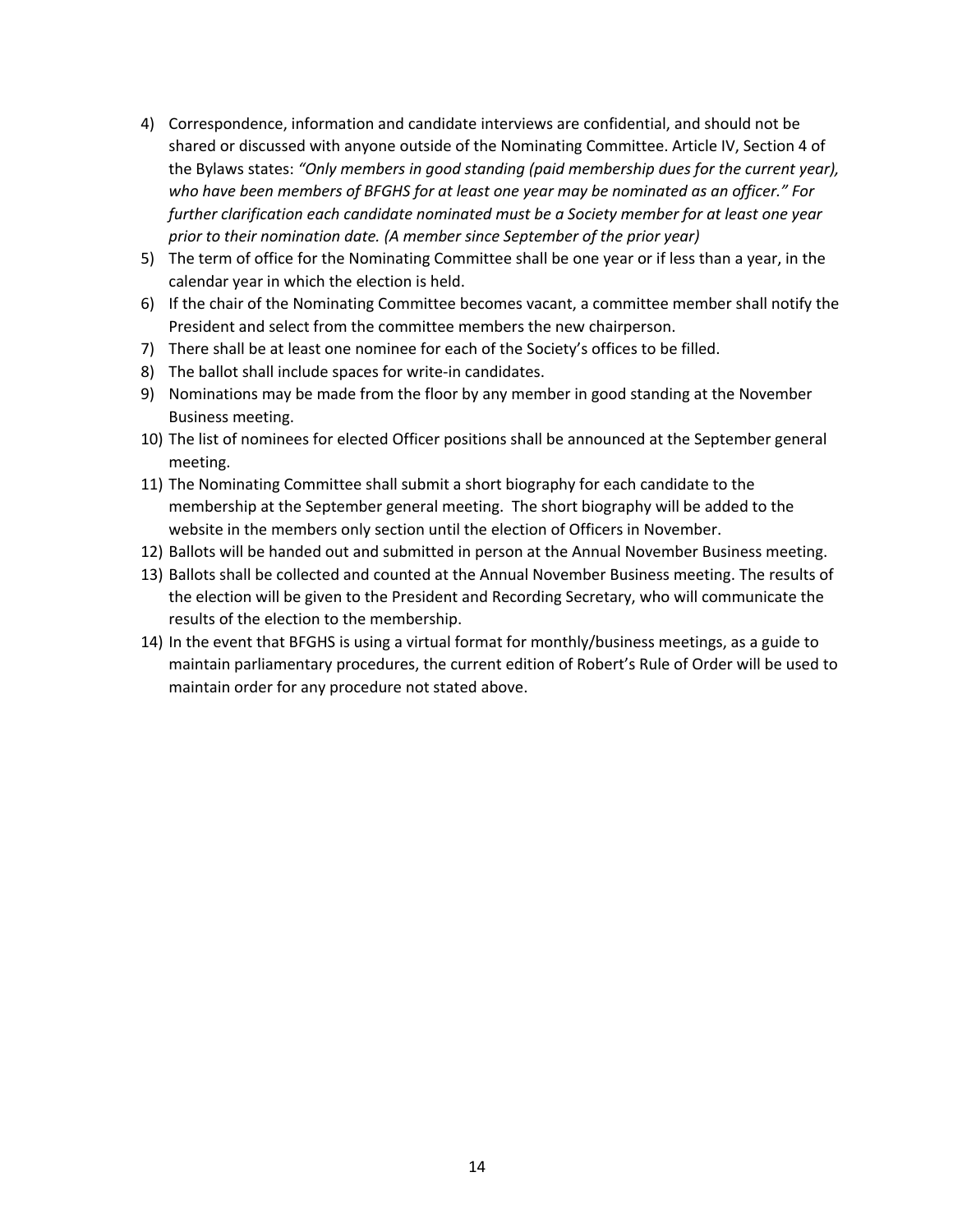#### **MISCELLANEOUS COMMITTEES:**

**Section 9.** Miscellaneous Committees. Other Committees, Standing, or Special may be established as needed by the President. The President shall appoint the chairperson of these committees. The President is an ex-officio member of all committees except for the Nominating Committee. (Article VI, Section 9)

**Section 10.** Strategic Planning Committee

- 1) A presiding board officer will work with this committee to develop long-range strategies for succession planning.
- 2) Will provide feedback from members/poll members regarding the operation and activities of the Society.
- 3) Will work with the Program Committee to address growing the activities of the Society.
- 4) Will work with the Grant Writing Committee on funding programs that will benefit the genealogy/research community.

**Section 11.** Special Projects Committee. TBD

**Section 12.** Grant Writing Committee. TBD

**Section 13.** Fundraising Committee.

The Fundraising Committee will research opportunities to fund the Society for a variety of purposes. With Board approval the fundraising committee will see each item/project/event through completion.

The Fundraising Committee shall:

- 1). Become familiar with the governing documents of the Society.
- 2). Become familiar with the current IRS laws regarding fundraising, as it relates to our status as a 501(c)3 society.
- 3). Become familiar with the current Arizona state laws regarding fundraising, solicitation and Gaming.
- 4). Ensure that activities or events are not political in nature.
- 5). Ensure that collected funds are used as the donor intended. (It is illegal to use these funds for other purposes)
- 6). Provide each donor with a receipt and keep a donation form on file with the Society.
- 7). Work with the Treasurer to set up a fundraising account, if applicable.

The Fundraising Committee chairperson will submit a report at each board meeting. The Fundraising Committee will consist of a chairperson and at least (2) two additional members.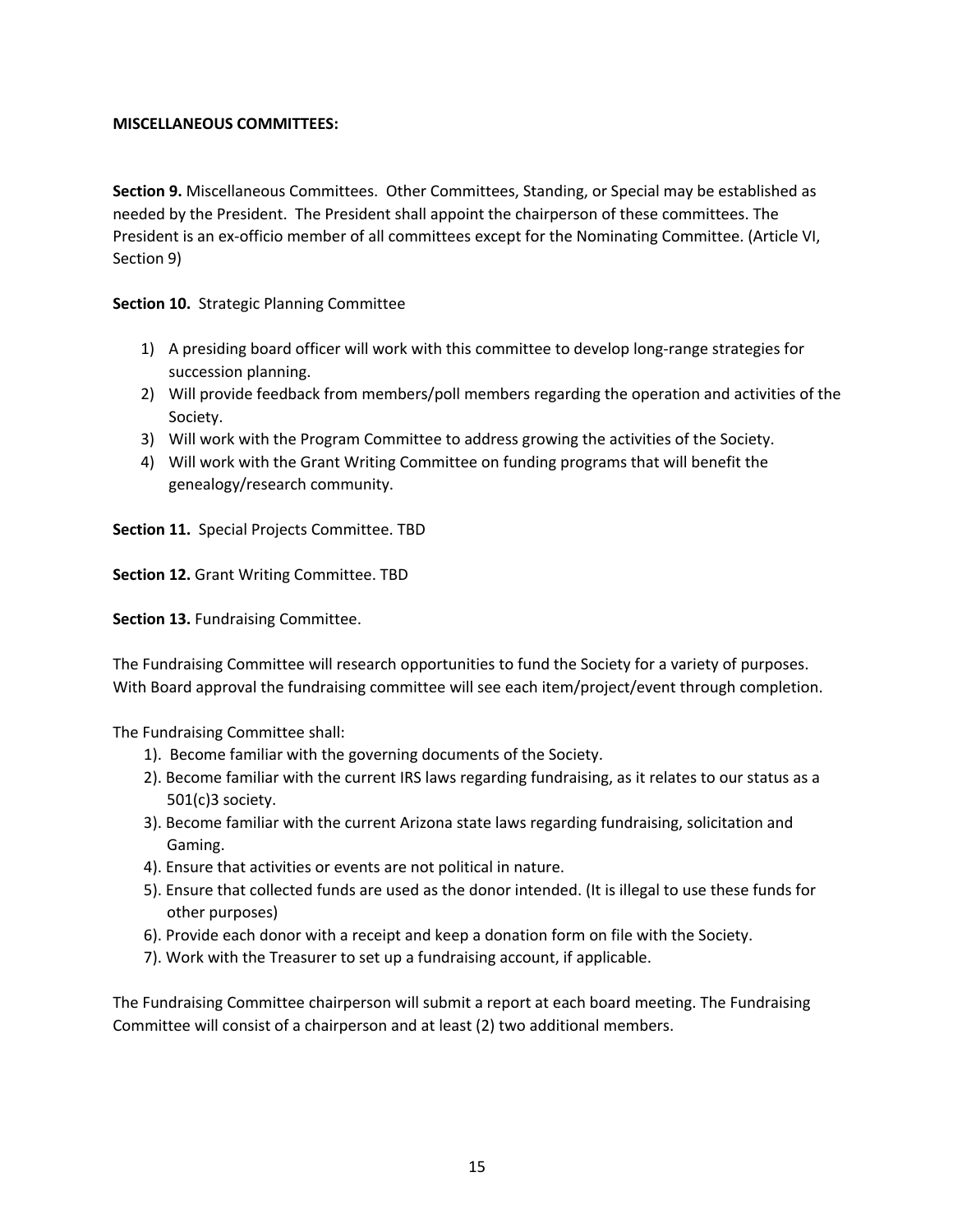# **Chapter 4. Chapters**

Section 1. Establishment. Any ten (10) or more members of BFGHS may apply in writing to the Board for recognition as a Chapter.

Upon Board approval communicated in writing the Chapter shall**:**

- A. Ensure that each member of the Chapter is a member of BFGHS.
- B. Appoint a delegate from the Chapter to attend Board meetings and provide a written report of the Chapters' activities.
- C. Submit an annual budget to the Treasurer/Finance Committee and Board for approval.
- D. Follow the governing documents of the Society which consist of The Bylaws, The Financial Handbook, and The Policy and Procedures Manual.

Section 2. Activities. A Chapter may plan its own meetings, projects, programs, leadership teams, and operating procedures without the approval of the Board. A Chapter must notify the Program Committee of their activities, so they can be added to the master calendar.

Section 3. Petty Cash Fund. All Chapters shall have a petty cash fund of \$ 100.00 to directly pay all vendors, speakers, and suppliers. Any amounts paid in excess of the petty cash fund must have prior approval of the Board.

Section 4. Dissolution. In the event a Chapter decides to dissolve, a representative of the Chapter must forward all records, accounts, petty cash, and files to the Board.

Section 5. Conduct. Any complaints of a Chapter's non-adherence to the Bylaws, Policies of the Society, or participation in actions, which may jeopardize the non-profit status of the Society upon investigation, will result in termination of the Chapter. **Note: Section 1-5, Bylaw Article VII**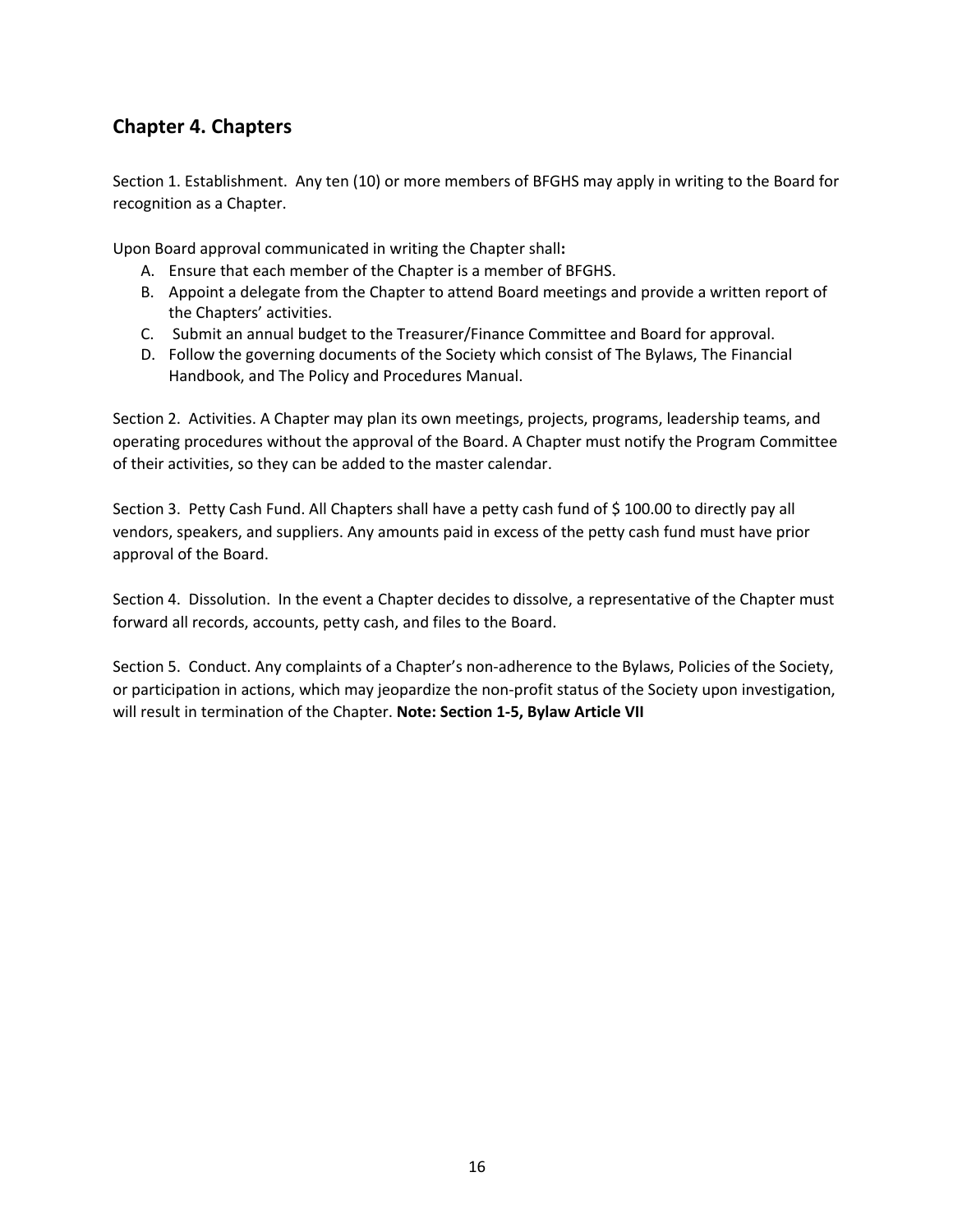# **Chapter 5. Meetings**

*Section 1. Board Meetings. There shall be a minimum of four (4) Board meetings a year. The President may call additional meetings. The President is responsible for scheduling the date, time, and location of each Board meeting. Members are welcome to attend board meetings. If a member requests to be added to the agenda of a board meeting they must notify the Board at least twenty-eight (28) days prior to the next board meeting.* 

*Section 2. Executive Board Meetings. The Executive Board shall meet quarterly. The President is responsible for scheduling the date, time, and location of each meeting.*

*Section 3. Annual Business Meeting. The annual business meeting shall be held in November of each year. Election of new officers for the society will be held, along with approval of the annual budget, and any other business items at that time. The President may schedule additional business meetings throughout the year.*

*Section 4. Special Meetings. The President, the majority of the Board, or 10% of the membership, may call a Special meeting. The reason for the Special meeting must be stated and communicated to the members at least twenty-eight (28) days prior to the Special meeting.* 

*Section 5. Quorum. A quorum is the majority of the membership in attendance at an annual, business, or special meeting. A quorum of a Board/Executive Board meeting shall consist of the President, and two (2) additional members of the Executive Board.*

*Section 6. Electronic Meetings. As a guide to maintain parliamentary procedures, the current version of Robert's Rules of Order newly revised editions, will be used to construct the Society's electronic meeting procedures. If any changes to Federal rules, State rules, or procedures are published in the future, the stated electronic meeting procedures will be updated, and/or modified to bring the stated procedures up to current standards, or to bring them into compliance.*

*Section 7. Board, Executive Board, and Committee Meeting Locations. Board, Executive Board, and Committee meetings, may be held at a designated venue with dates and times of each scheduled meeting posted on the website of the society. Meetings may also be conducted using videoconference, teleconference and audioconference formats.*

*Section 8. General and Business Meeting Locations. General and Business meetings may be held at designated venues with dates and times of each scheduled meeting posted on the website of the society. Meetings may also be conducted using a videoconference electronic platform, where participants are able to see one another. Dates and times of scheduled videoconference meetings will be posted on the website of the society. BFGHS will adhere to the terms of agreement for each videoconference company or email service used, along with current privacy and copyright infringement laws.* **Note: Section 1 -8, Bylaw Article V**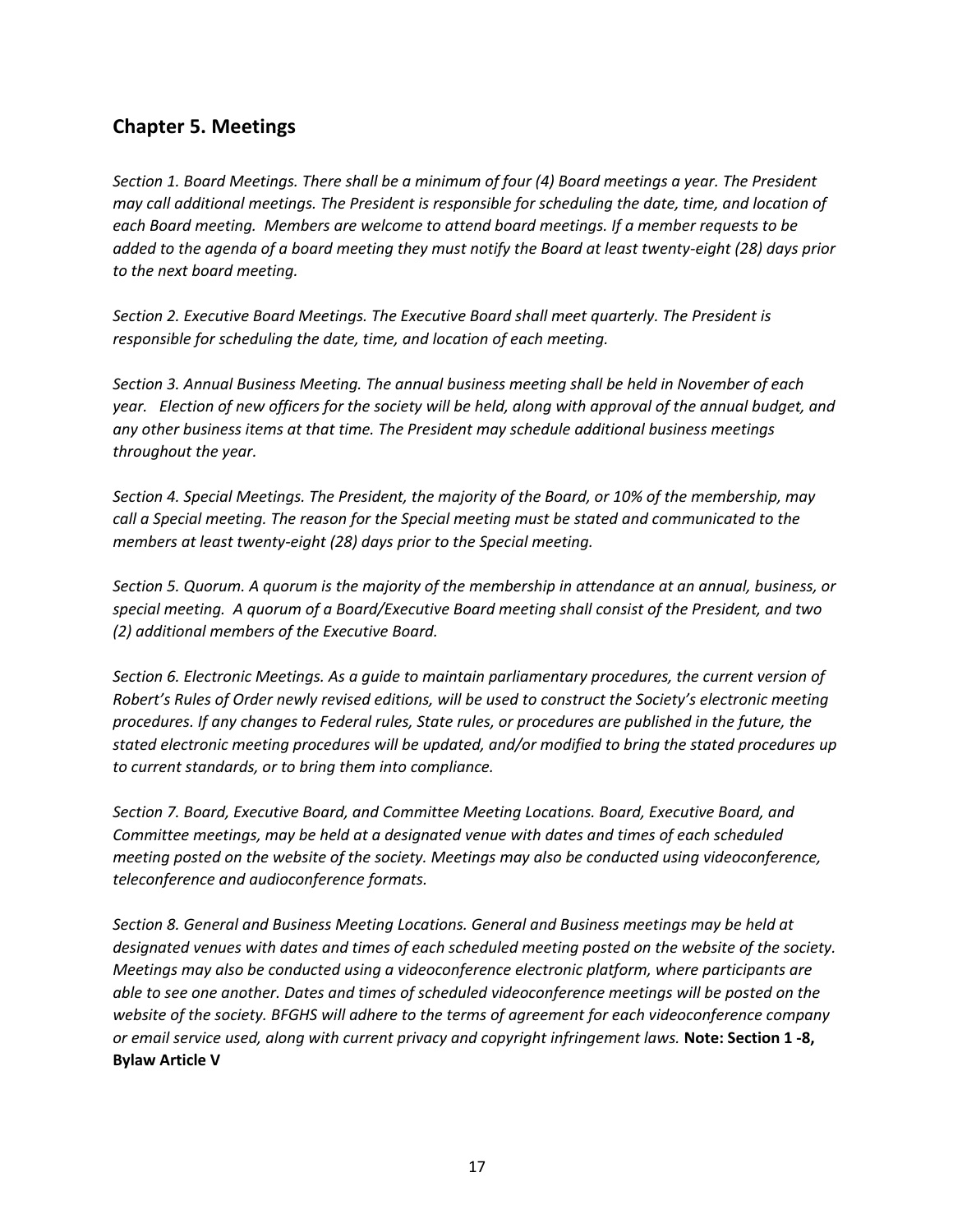# **Chapter 6. Voting**

Section 1. Member. Each member in good standing is entitled to one vote and only one vote on any ballot item. A member in good standing has paid their membership dues for the current year.

Section 2. General. For general voting parliamentary procedures, refer to the current addition of Robert's Rules of Order. (Revised 12<sup>th</sup> edition, Voting XIII, Section 44 and 45)

Section 3. Voting for Officers. The election of Officers will take place at the annual business meeting in November. Officers shall be elected by a majority vote of members present. No proxy votes shall be used or recognized. Newly elected officers will begin their duties January 1st of the next year. (Article IV, Section 2)

Section 4. Voting for Bylaws updates. These Bylaws may be amended, corrected, or rescinded, in writing after the first meeting of the Board each year. A majority vote of members present at any Business Meeting is needed to change the Bylaws. Due notice (28 days) of the proposed amendment, correction, or rescinded items shall be presented to the membership prior to voting on the changes to the Bylaws. (Article IX)

Section 5. Quorum. A quorum is the majority of the membership in attendance at an annual, business, or special meeting. A quorum of a Board/Executive Board meeting shall consist of the President, and two (2) additional members of the Executive Board. (Article V, Section 5)